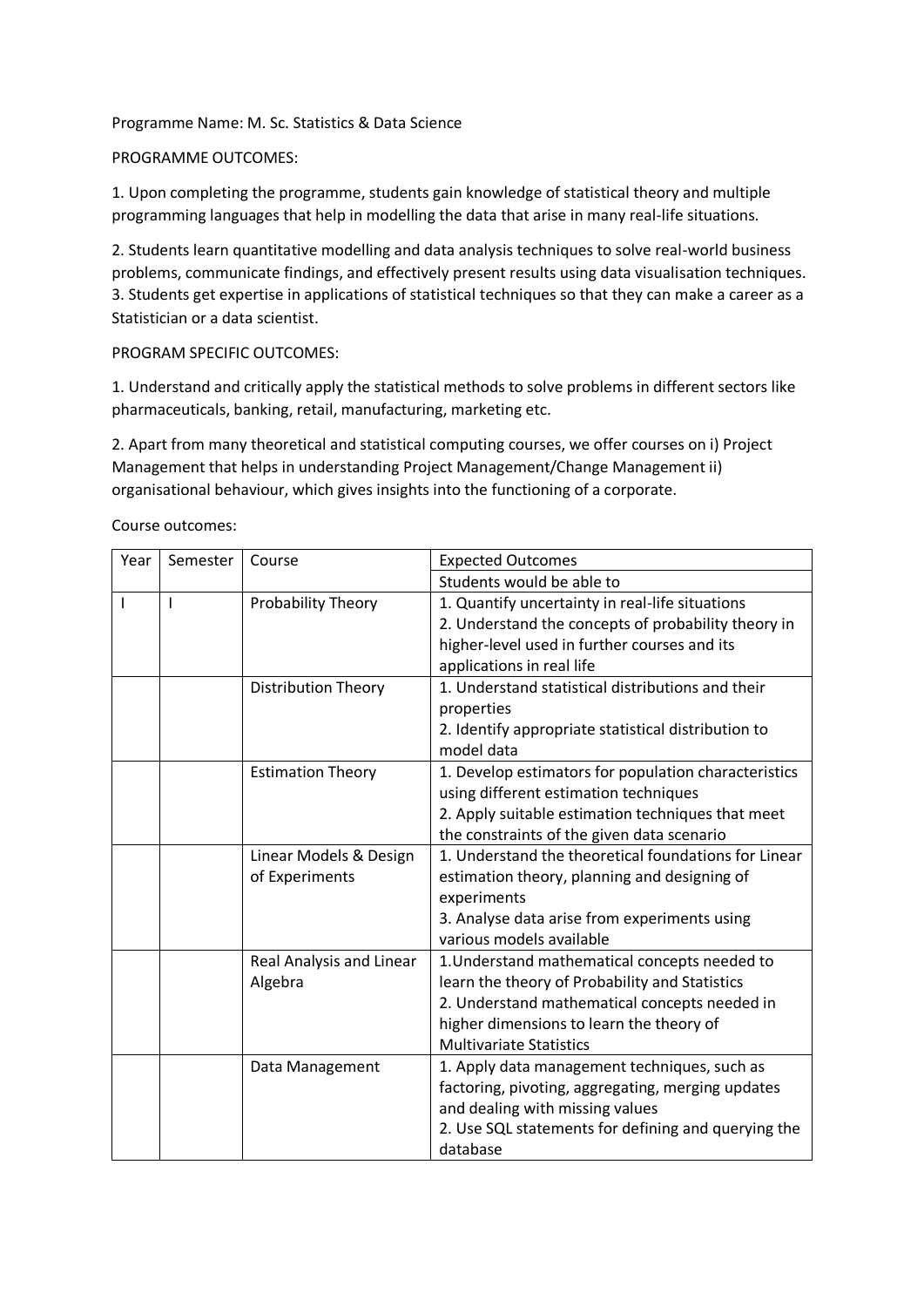|   |                |                                 | 3. Understand R and R Studio, explore R packages                                  |
|---|----------------|---------------------------------|-----------------------------------------------------------------------------------|
|   |                |                                 | and apply functions, data structures, control flow,                               |
|   |                |                                 | and loops using programming                                                       |
|   |                | <b>Programming Analytics</b>    | 1. Understand Base SAS                                                            |
|   |                |                                 | 2. Perform data Preparation, manipulations and                                    |
|   |                |                                 | analysis using SAS                                                                |
|   |                | <b>Statistical Computing I</b>  | Apply statistical techniques learnt in theory papers<br>to analyse real-life data |
|   |                | <b>Research Treatise-I</b>      | 1. Analyse the data by applying concepts and                                      |
|   |                |                                 | techniques learnt in various courses                                              |
|   |                |                                 | 2. Evince interest to read journal articles and pose                              |
|   |                |                                 | research problems related to the courses studied                                  |
|   | $\mathbf{I}$   | <b>Regression Analysis</b>      | 1. Carry out Multiple Regression Analysis                                         |
|   |                |                                 | 2. Perform validation of a regression model and                                   |
|   |                |                                 | interpret the results in practical examples                                       |
|   |                | <b>Testing of Hypothesis</b>    | 1. Understand formulation of Statistical hypothesis                               |
|   |                |                                 | in real-life situations                                                           |
|   |                |                                 | 2. Apply appropriate test to validate the hypothesis                              |
|   |                |                                 | 3. Understand the efficiency of various standard                                  |
|   |                |                                 | tests available in the literature                                                 |
|   |                | <b>Applied Multivariate</b>     | 1. Build a culture of design approach in problem-                                 |
|   |                | Analysis                        | solving for decision making                                                       |
|   |                |                                 | 2. Develop analytical skills to collect, handle,                                  |
|   |                |                                 | manipulate and analyse results of multivariate                                    |
|   |                |                                 | analysis                                                                          |
|   |                |                                 | 3. Use suitable software package for analysis of                                  |
|   |                |                                 | multivariate data                                                                 |
|   |                | <b>Machine Learning</b>         | 1. Understand a wide variety of high-end machine                                  |
|   |                | Techniques                      | learning algorithms widely accepted across all                                    |
|   |                |                                 | industries                                                                        |
|   |                |                                 | 2. Apply appropriate learning algorithms to data                                  |
|   |                |                                 | 3. Evaluate learning algorithms and select an                                     |
|   |                |                                 | appropriate model                                                                 |
|   |                | Python for Data Analysis        | 1. Understand Python programming language                                         |
|   |                |                                 | 2. Extract information from data structures                                       |
|   |                |                                 | 3. Perform data analysis using Python                                             |
|   |                | Reporting &                     | 1. Apply storytelling principles to analytics work                                |
|   |                | Correspondence in Data          | 2. Improve analytics presentations through                                        |
|   |                | Science                         | storytelling                                                                      |
|   |                |                                 | 3. Follow guidelines and best practices for creating                              |
|   |                |                                 | high-impact reports and presentations                                             |
|   |                | <b>Statistical Computing II</b> | Apply statistical techniques learnt in theory papers                              |
|   |                |                                 | to analyse real-life data                                                         |
|   |                | <b>Project Management</b>       | 1. Implementing the project management tools                                      |
|   |                |                                 | 2. Carryout the project effectively                                               |
|   |                | Research Treatise - II          |                                                                                   |
|   |                |                                 | 1. Analyse the data by applying concepts and                                      |
|   |                |                                 | techniques learnt in various courses                                              |
|   |                |                                 | 2. Evince interest to read journal articles and pose                              |
|   |                |                                 | research problems related to the courses studied.                                 |
| Ш | $\mathbf{III}$ | <b>Stochastic Processes</b>     | 1. Understand theoretical foundations of stochastic/                              |
|   |                |                                 | random processes.                                                                 |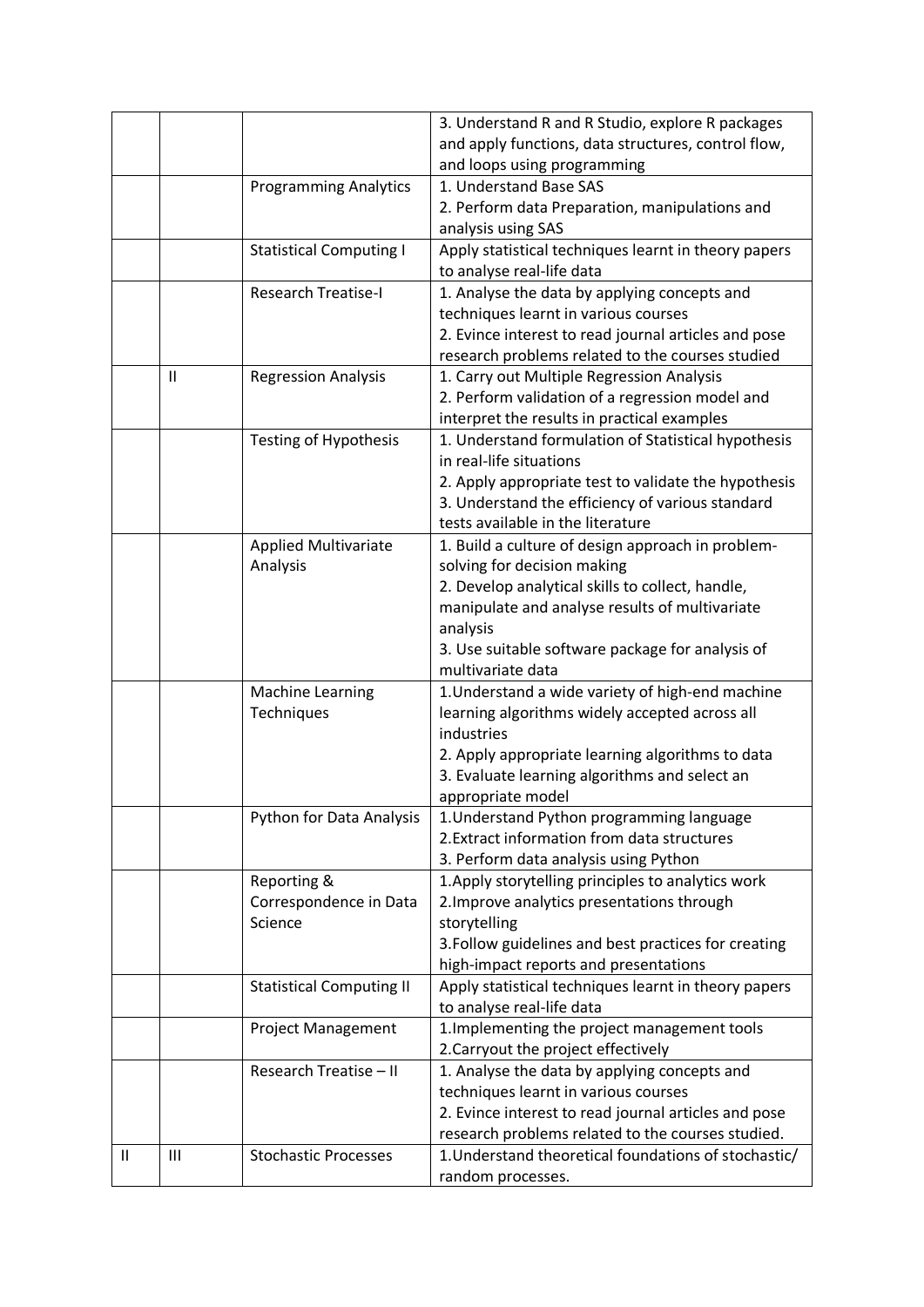|  |                                  | 2. Identify the appropriate stochastic process in a    |
|--|----------------------------------|--------------------------------------------------------|
|  |                                  | given situation and perform analysis                   |
|  | <b>Time Series Analysis</b>      | 1. Understand models used for analysing time-series    |
|  |                                  | data and model diagnostics                             |
|  |                                  | 2. Forecast future values using a suitable model.      |
|  | Deep Learning                    | 1. Choose appropriate deep learning techniques in      |
|  | Techniques                       | the context of a problem and interpret the results     |
|  |                                  | 2. Use appropriate techniques and software like        |
|  |                                  | Python and /or R and interpret the output              |
|  |                                  | 3. Formulate proper business strategies                |
|  | Pricing & Revenue                | 1. Set and adjust prices to maximise the profitability |
|  | Optimisation                     | of a company                                           |
|  |                                  | 2. Use of analytical techniques to determine prices in |
|  |                                  | a complex and dynamic environment                      |
|  |                                  | 3. Create a pricing strategy by modelling the          |
|  |                                  | interplay of supply and demand                         |
|  | <b>Stochastic Finance</b>        | 1. Analyse economic and financial data using           |
|  |                                  | statistical models.                                    |
|  |                                  | 2. Interpret model results                             |
|  | <b>Survival Analysis</b>         | 1. Understand basic principles of survival analysis.   |
|  |                                  | 2. Analyse survival data using appropriate statistical |
|  |                                  | software                                               |
|  | <b>Quality Management</b>        | 1. Understand Lean and Six Sigma techniques            |
|  |                                  | 2. Use a set of quality management, empirical and      |
|  |                                  | statistical methods to improve the process             |
|  | Nonparametric                    | 1. Identify situations where Nonparametric             |
|  | Inference                        | techniques are appropriate                             |
|  |                                  | 2. Implement Nonparametric techniques for the          |
|  |                                  | data analysis                                          |
|  | Introduction to Big Data         | 1. Understand Big Data Management - Tools and          |
|  | Technologies & its               | Techniques                                             |
|  | applications                     | 2. Select tools and put architecture in place for      |
|  |                                  | solving specific Big Data processing problems          |
|  | <b>Predictive Modelling</b>      | 1. Understand advanced statistical modelling using     |
|  |                                  | SAS predictive modelling.                              |
|  |                                  | 2. Interpret results, automate the process and         |
|  |                                  | prepare reports using SAS predictive modelling.        |
|  | <b>Statistical Computing III</b> | Apply statistical techniques learnt in theory papers   |
|  |                                  | to analyse real-life data                              |
|  | Organisational                   | 1. Develop awareness about the basics of an            |
|  | Behaviour                        | organisation                                           |
|  |                                  | 2. Understand the purpose and importance of            |
|  |                                  | behavioural skills in organisation life                |
|  |                                  | 3. Apply through assignments and/or classroom          |
|  |                                  | participation of critical skills to improve the        |
|  |                                  | students' skills of operating in a group               |
|  | Research Treatise - III          | 1. Analyse the data by applying concepts and           |
|  |                                  | techniques learnt in various courses                   |
|  |                                  | 2. Evince interest to read journal articles and pose   |
|  |                                  | research problems related to the courses studied       |